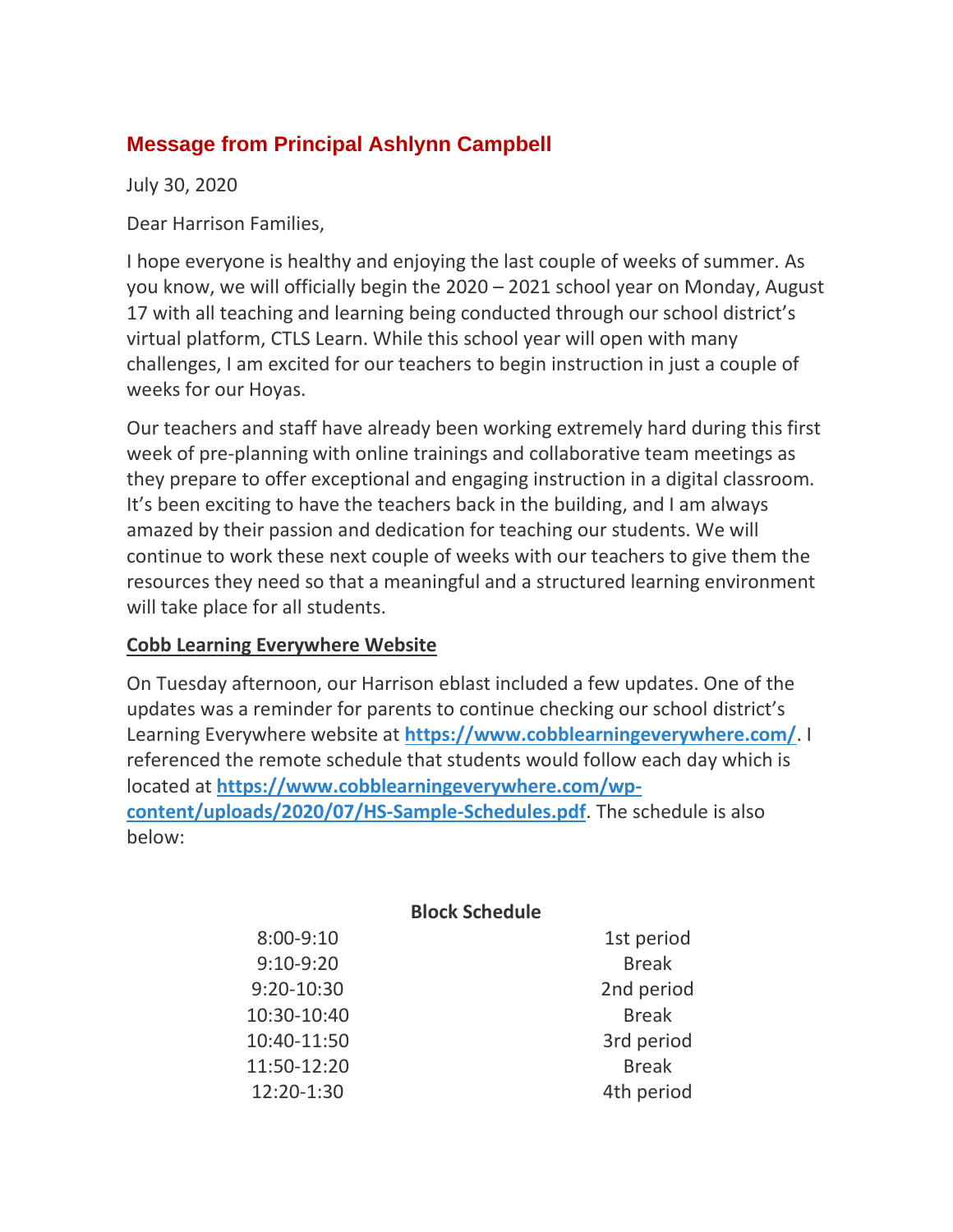## **Cobb Teaching and Learning System (CTLS)**

Each day students will log into CTLS Learn and follow their class schedule period by period. CTLS Learn will serve as the platform where students will go to find calendars, assignments, submit work, and access digital textbooks. See more information at **<http://cobbctls.com/>**. CTLS Learn has live capability, so instruction, chat, and discussions can be in a live format to help support students in the learning process. Students will be live with their teachers as they follow their schedule from 8:00 – 1:30. As you can see from the schedule above, breaks and a lunch period is included into the school day. From 1:30-3:30, students will work independently completing homework, studying, and preparing for class the next day. This time is also designated for teachers to have virtual office hours where they will be available to answer questions.

Attendance will be taken each period, and students are expected to actively engage in all lessons, complete all assignments on time, and adequately prepare for assessments. Grades will reflect student understanding and mastery of the curriculum. Teachers will communicate their grading policy at the beginning of the semester.

Wednesdays are designated as time for students to complete assignments and allow teachers to work with individual and small groups of students to meet individualized instructional needs. Classes do not formally meet on Wednesday.

Digital learning plans will be created for students with an IEP. Special education teachers are being trained on digital learning plans this week. Case managers will be in touch with families regarding this process.

### **Clubs & Organizations**

As we start the school year, our priority is to make sure our students and teachers are comfortable with the new learning environment. After Labor Day, we will work with club sponsors to determine club viability within our school district guidelines.

### **Administrators and Counselors**

We are all here to support our Hoyas academically, socially, and emotionally. Like our teachers, our counselors and administrators have also been hard at work planning for ways to virtually connect with our students and families. They are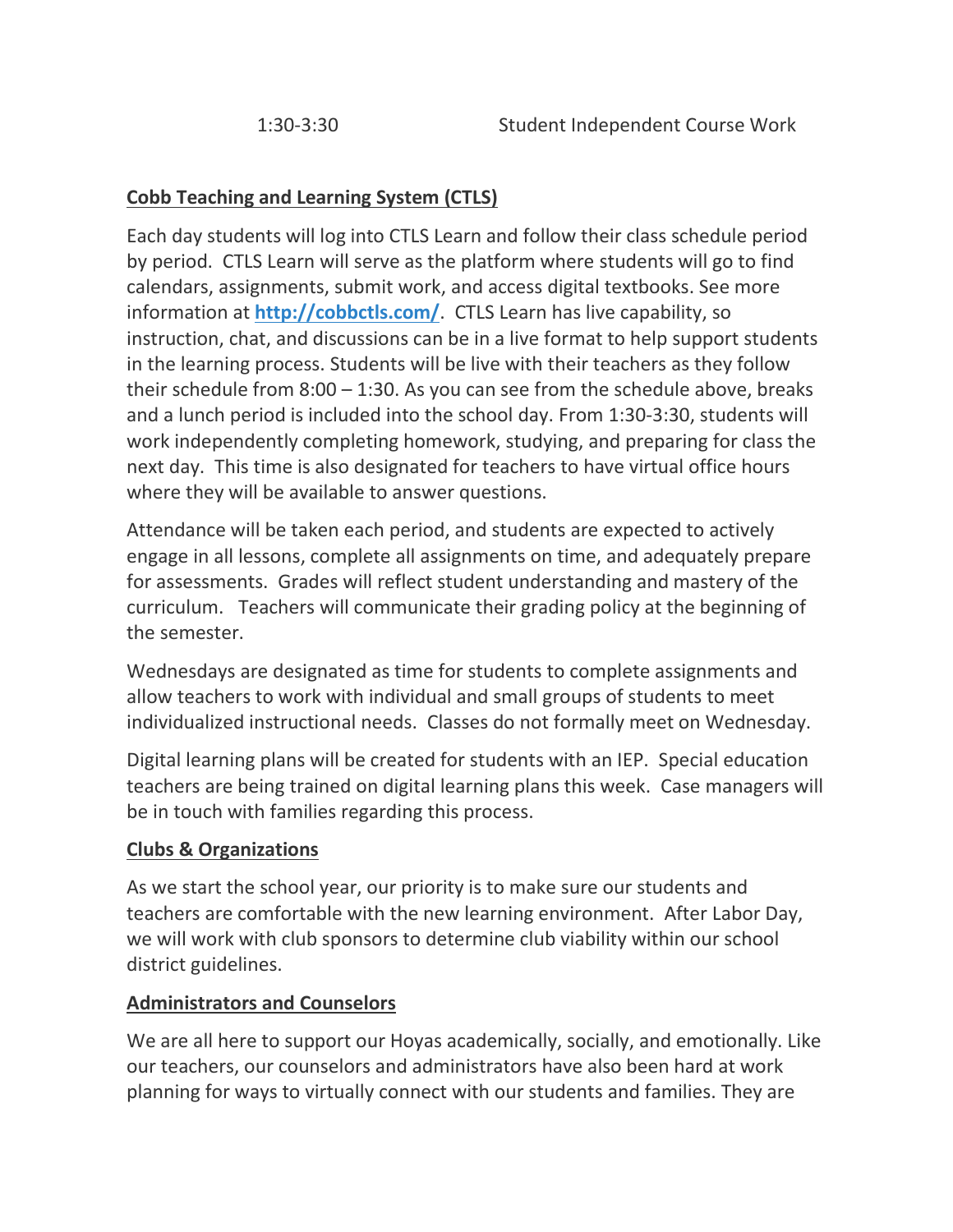working on videos, newsletters, and social media posts to welcome students and to introduce themselves. Be sure to follow our Hoya counseling team on twitter at @HoyaCounselors. We will continue to be available for all students and families with parent presentations, virtual college visits, assistance with seniors for college admissions process, social and emotional support, and anything else our students may need to be successful at Harrison. Our counselors will keep our families updated with messaging in our community eblasts as well as on the counseling webpage of our school website regarding remote services.

To connect with your student's counselor or administrator, please see the alphabetical breakdown below:

### **Last Name A – Cl**

Counselor: Ajaye Schmit **[Ajaye.Schmit@cobbk12.org](mailto:Ajaye.Schmit@cobbk12.org)**

Admin: Lucia Poole **[LUCIA.Poole@cobbk12.org](mailto:LUCIA.Poole@cobbk12.org)**

#### **Last Name Cm-G**

Counselor: Gillian Moody **[GILLIAN.MOODY@cobbk12.org](mailto:GILLIAN.MOODY@cobbk12.org)**

Admin: Christi Osborne **[Christi.Osborne@cobbk12.org](mailto:Christi.Osborne@cobbk12.org)**

### **Last Name H-L**

Counselor: Tammy Campbell **[Tamara.Campbell@cobbk12.org](mailto:Tamara.Campbell@cobbk12.org)**

Admin: Mandy Sitten **[MANDY.SITTEN@cobbk12.org](mailto:MANDY.SITTEN@cobbk12.org)**

### **Last Name M-R**

Counselor: Jason Evans **[Jason1.Evans@cobbk12.org](mailto:Jason1.Evans@cobbk12.org)**

Admin: Robert Figueroa **[Robert.Figueroa@cobbk12.org](mailto:Robert.Figueroa@cobbk12.org)**

### **Last Name S-Z**

Counselor: Katie Hoptroff **[Katelyn.Hoptroff@cobbk12.org](mailto:Katelyn.Hoptroff@cobbk12.org)**

Admin: Josh Hawk **[Josh.Hawk@cobbk12.org](mailto:Josh.Hawk@cobbk12.org)**

I know this is a lot of information, but I wanted to make sure you have some answers to your initial questions. Over the next couple weeks, we will continue to refine information, problem solve, and communicate pertinent information to you. **We are still under Governor Kemp's executive order, which limits our**